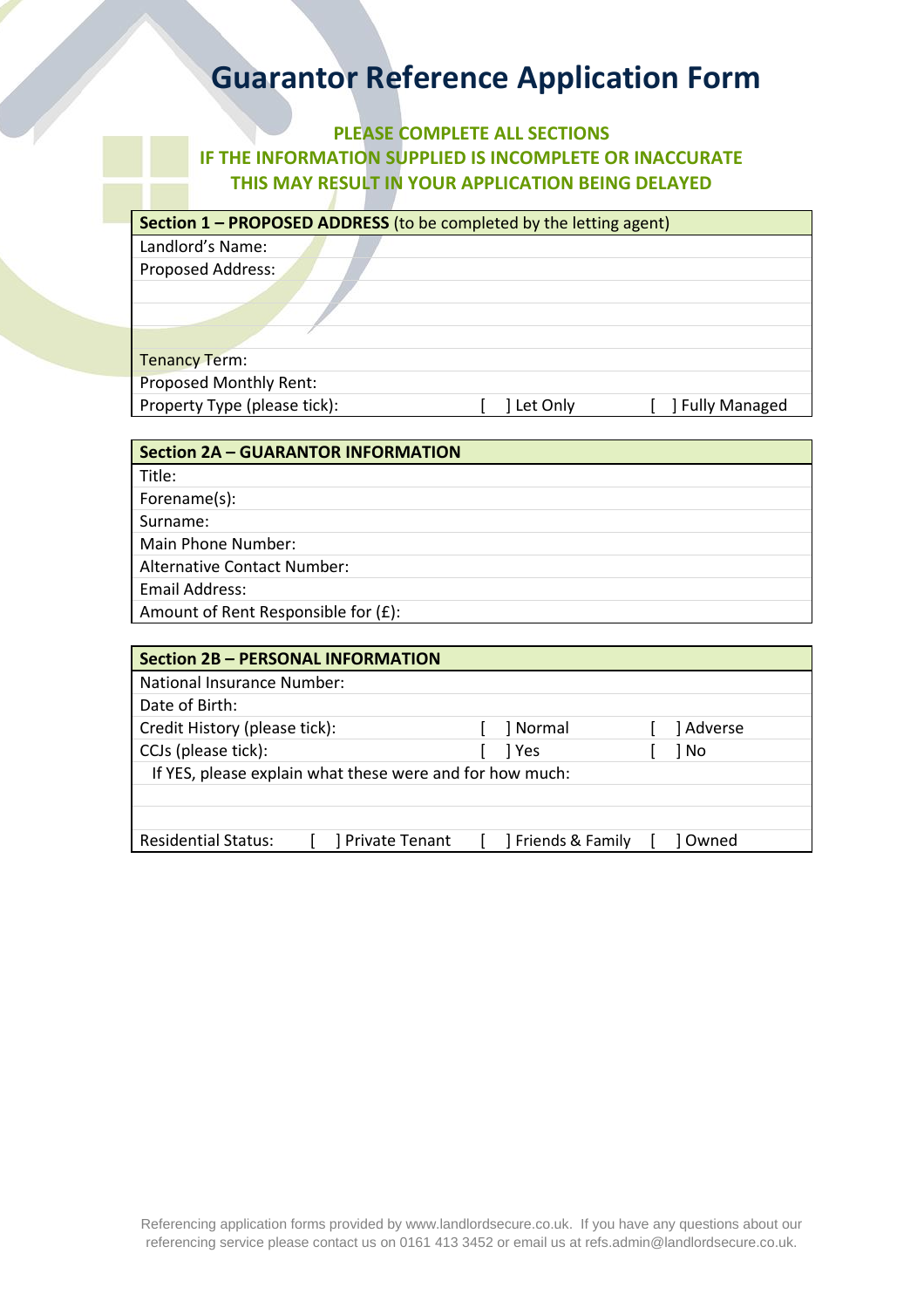| <b>Section 3A - EMPLOYMENT DETAILS</b>                                                                                              |
|-------------------------------------------------------------------------------------------------------------------------------------|
| <b>Employment Status (please tick):</b><br><b>I</b> Employed [ ] Self-employed [ ] Temporary [ ] Student<br>J Unemployed<br>Retired |
| <b>Section 3B - EMPLOYER DETAILS</b><br>If you are employed, please provide details of your employment.                             |
| Company Name:                                                                                                                       |
| <b>Company Address:</b>                                                                                                             |
|                                                                                                                                     |
| <b>Contact Name:</b>                                                                                                                |
| <b>Contact Position/Job Title:</b>                                                                                                  |
| Phone Number (please supply a Business landline only):                                                                              |
| Email Address (please supply a Business email address only):                                                                        |
| Your Position/Job Title:                                                                                                            |
| <b>Employment Start Date:</b>                                                                                                       |
| Gross Annual Salary (£):                                                                                                            |
| Other Guaranteed Income (please provide amount and details of what this is for):                                                    |

### **Section 3C – SELF-EMPLOYED**

**If you are self-employed, please provide the contact details for your accountant. If you do not have an accountant, we will require your latest submitted tax return or SA100.**

Annual Income (£):

Accountant's Name:

Phone Number (please supply a Business landline only):

Email Address (please supply a Business email address only):

### **Section 3D – PENSION DETAILS**

**If you are retired, please supply copies of your last three months' bank Statements (which must include your name, address and the bank's logo) along with a copy of your most recent pension statement or P60.**

**Section 3E – BENEFIT PAYMENTS**

**If you are currently receiving benefits, please supply copies of your last three months' bank statements (which must include your name, address and the bank's logo) along with your most recent DWP statement showing your benefit entitlements.**

### **Section 3F – SAVINGS**

If you have **savings that you would like to be considered, please supply your last six months' bank statements (which must include your name, address and the bank's logo) that show your savings untouched for this period in a savings account.**

**Unfortunately, we are not able to accept savings held in shares or Premium Bonds.**

Referencing application forms provided by [www.landlordsecure.co.uk.](http://www.landlordsecure.co.uk/) If you have any questions about our referencing service please contact us on 0161 413 3452 or email us at refs.admin@landlordsecure.co.uk.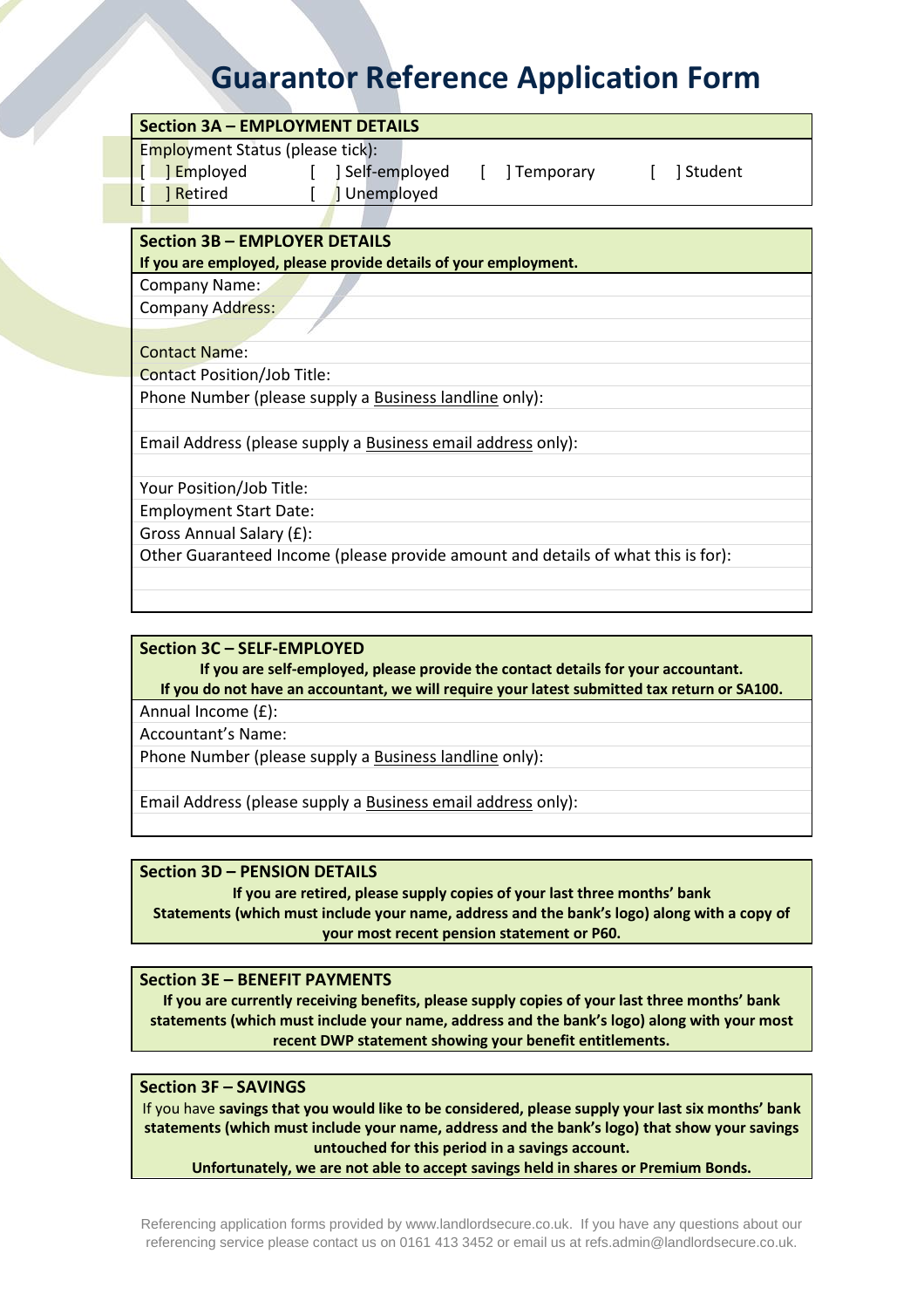| Please provide your address history for the last THREE years.<br><b>Current Address:</b><br>Postcode:                |  |  |  |
|----------------------------------------------------------------------------------------------------------------------|--|--|--|
|                                                                                                                      |  |  |  |
|                                                                                                                      |  |  |  |
|                                                                                                                      |  |  |  |
|                                                                                                                      |  |  |  |
|                                                                                                                      |  |  |  |
| Time at this Address:<br>From:<br>To:                                                                                |  |  |  |
| [   Private Tenant<br>$\mathsf{L}$<br><b>Residential Status:</b><br>$\mathbf{L}$<br>1 Owned<br>] Friends & Family    |  |  |  |
| Monthly Rent (if applicable):                                                                                        |  |  |  |
|                                                                                                                      |  |  |  |
| Previous Address (1):                                                                                                |  |  |  |
|                                                                                                                      |  |  |  |
|                                                                                                                      |  |  |  |
| Postcode:                                                                                                            |  |  |  |
|                                                                                                                      |  |  |  |
| Time at this Address:<br>From:<br>To:                                                                                |  |  |  |
| <b>Residential Status:</b><br>$\mathbf{L}$<br>] Owned<br>L<br>] Private Tenant<br>$\mathbf{L}$<br>] Friends & Family |  |  |  |
| Monthly Rent (if applicable):                                                                                        |  |  |  |
|                                                                                                                      |  |  |  |
| Previous Address (2):                                                                                                |  |  |  |
|                                                                                                                      |  |  |  |
|                                                                                                                      |  |  |  |
| Postcode:                                                                                                            |  |  |  |
|                                                                                                                      |  |  |  |
| Time at this Address:<br>From:<br>To:                                                                                |  |  |  |
| <b>Residential Status:</b><br>[ ] Private Tenant<br>1 Owned<br>] Friends & Family<br>L                               |  |  |  |
| Monthly Rent (if applicable):                                                                                        |  |  |  |
|                                                                                                                      |  |  |  |

## **Section 4B – CURRENT LANDLORD DETAILS**

Name of Landlord or Letting Agent:

Phone Number:

Email Address: